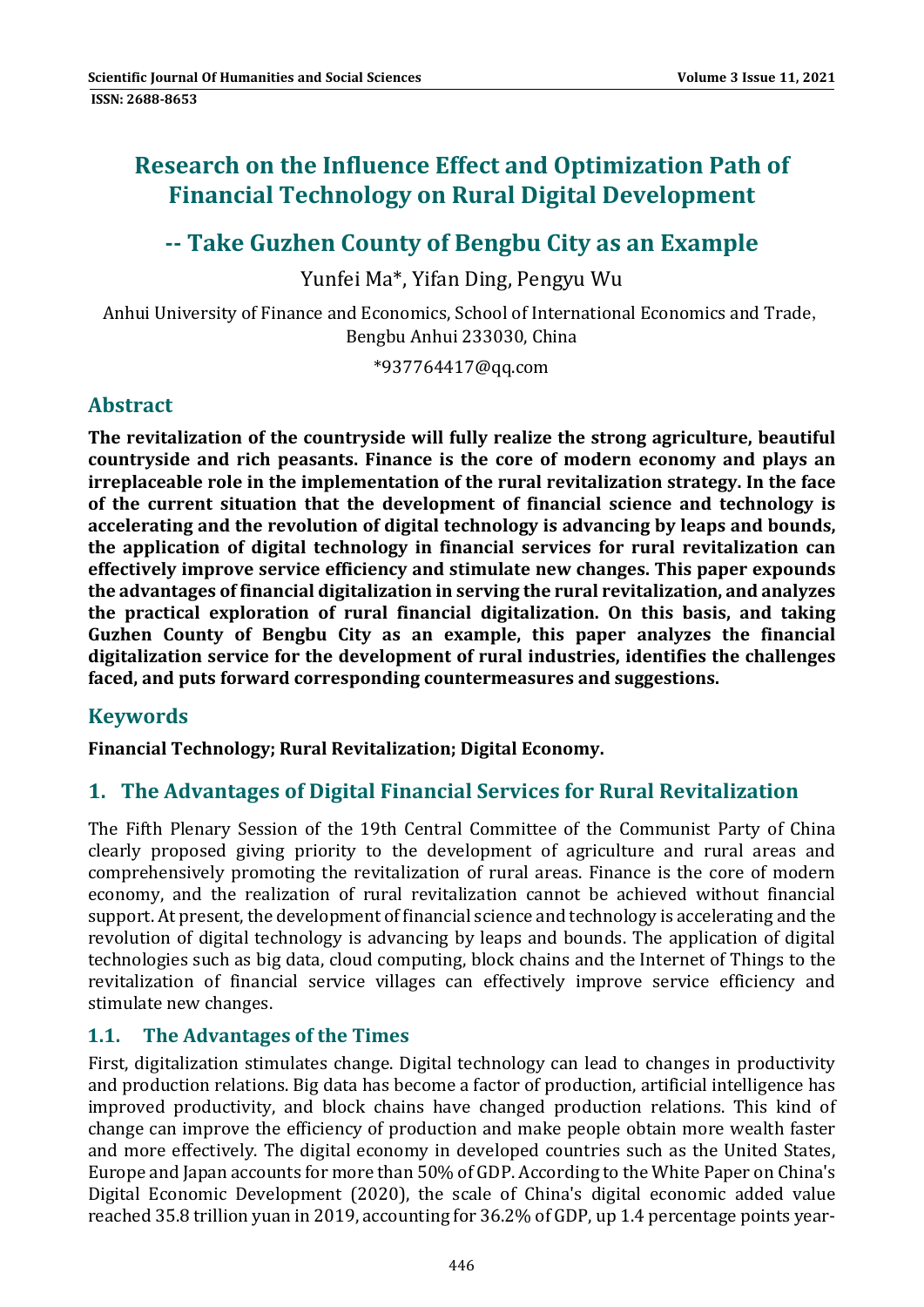on-year. The second is the deep integration of technology and finance. Science and technology and finance are the two core elements of economic development. Scientific and technological innovation cannot be separated from the support of modern finance. Artificial intelligence, 5G, block chain technology and other high technologies have been applied to financial services. According to statistics, in the 2019 China News of the six largest state-owned banks and eight listed joint-stock banks, financial technology was mentioned 153 times, among which China Merchants Bank was mentioned up to 32 times. This shows the importance that banks attach to financial technology. Third, the national strategy continues to promote the digital process. The 19th National Congress of the Communist Party of China proposed to speed up the construction of a digital China, implement a network power, and drive social and economic development with innovation. The "Strategic Outline of Digital Rural Development" subsequently issued has deployed ten major tasks, including the construction of rural information infrastructure, the development of rural digital economy, and the strengthening of the supply of scientific and technological innovations in agricultural and rural areas. In the process of rural revitalization, the popularization and application of digitalization is very important. Fourth, people's production and lifestyle are highly digitized. With the continuous improvement of information infrastructure, society, enterprises and individuals have a high degree of acceptance of the concept and behavior of digitalization, and the whole society's production and life are becoming highly digitalized. In China's top 1000 enterprises, more than 50% of them take digital transformation as their core strategy. At the same time, the number of mobile Internet users in China has increased more than fourfold in 10 years, reaching 850 million in 2019. The average person spends 6.2 hours on the Internet with mobile devices every day, uses 24 applications every month, and the online retail sales have exceeded the 100,000 yuan mark. 

#### **1.2. Industry Advantages**

The first is to break through the time limit, connect with customers and reach more customers. With the emergence of the Internet, traffic management has become more and more important. More and more users are gathered or adhered to the Internet platforms and scenes. Using financial technology, the bank actively arranged platforms and scenarios, developed and used online financial products with low barriers and good customer experience, and extended financial services to 80% of the "long tail" customers as much as possible. Second, reduce operating costs, improve service efficiency and enhance customer experience. Through the establishment of a digital operation management structure, the service model featuring online and offline linkage, scene embedding, open platform and diversified services is reconstructed. Many links of financial services can be replaced by algorithms, such as intelligent collection, intelligent pricing, intelligent investment and care, etc., to reduce operation costs and improve service efficiency. The third is to create "open banks" and embed them into life scenes. The banking industry has entered the era of Bank4.0, and its financial services have become invisible and directly embedded into various life scenes. In this service ecosystem, the Bank will create an "open bank" and open its own financial services to other market participants through interfaces, so as to provide better services to customers. The fourth is to realize intelligent wind control. Banks can use digital technology to comprehensively and efficiently identify risks through analysis of personal daily behavior information, corporate transaction data flow and information flow, and improve the level of risk control such as anti-fraud and risk early warning.

### **1.3. Rural Advantages**

One is to serve the vast number of rural customers. The "long tail" market in the financial industry is highly fragmented, with a large number of users but a small amount of individual funds. Too much manpower and energy are put into dealing with the business of the "long tail" customers, which will increase the cost of banks. Rural customers are generally "long tail"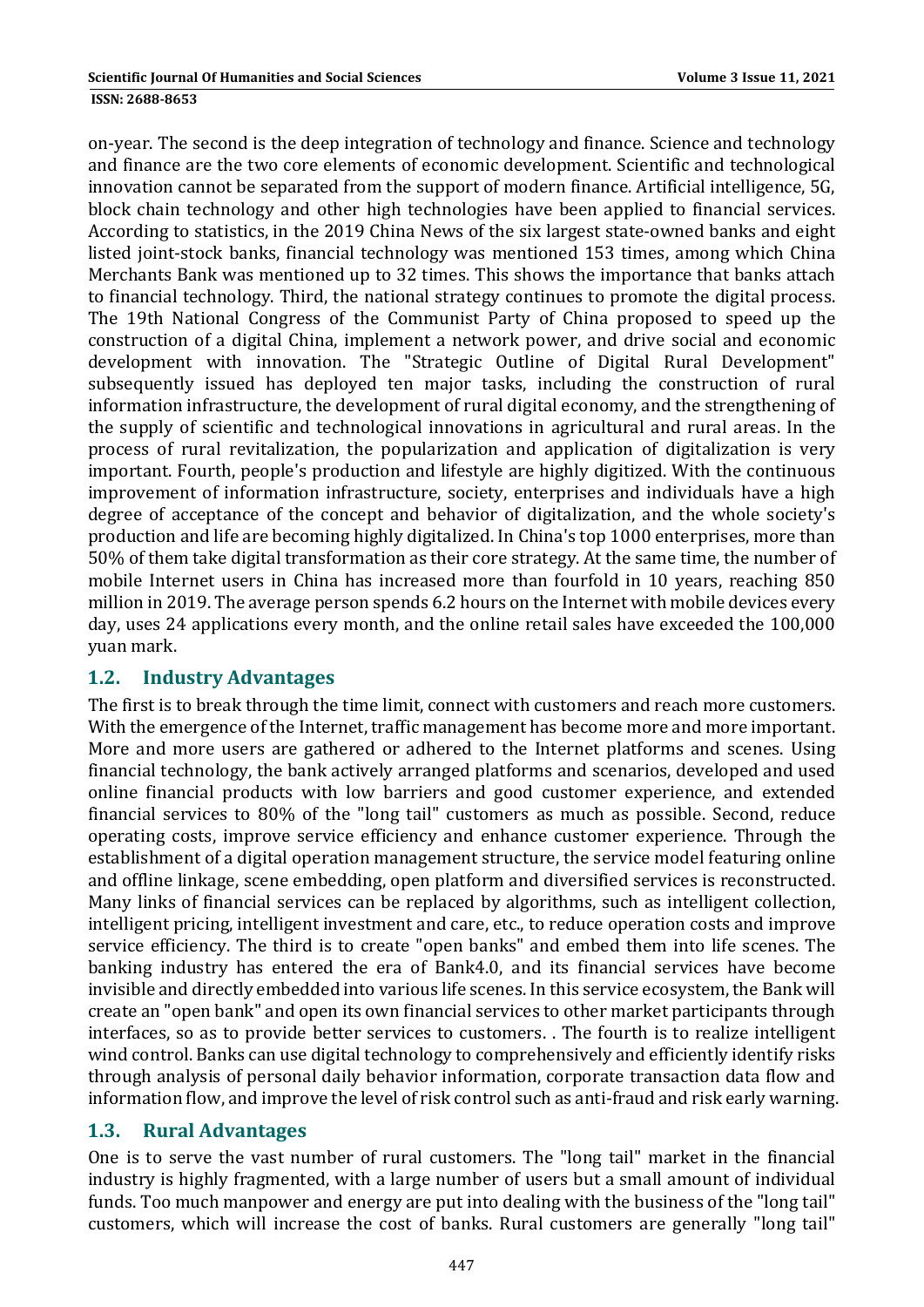customers. Digital technology has diffusion effect, overflow effect and inclusive effect. Through online and offline linkage, products and services are promoted to the "long tail" customers, which can significantly reduce the marginal cost of the "long tail" market, help banks to better serve the "long tail" customers and help farmers to better access financial services. Second, build a bridge between farmers and the demand side of agricultural products. Through the ecommerce platform, integrating rural scenes, tapping the resources of farm shops and farmers, expanding the sales channels of agricultural products for farmers to develop characteristic industry production, and promoting agricultural products to the cities, at the same time, through the digital transformation of upstream and downstream enterprises in the supply chain, high-quality industrial products can be delivered to rural consumers with lower cost and higher efficiency, and industrial products can be promoted to the countryside. The third is to ease financial exclusion. Financial technology can enhance the development of credit system and reduce risks. Through the digital platform, the transaction data of farmers are incorporated into the credit system, and loans are provided to farmers according to their credit conditions. This enables low-income farmers to obtain financing without mortgage guarantee.

# **2. Guzhen County Financial Digitization Service Rural Finance Practice Exploration**

In recent vears, China's financial digitalization service for "agriculture, countryside and farmers" has achieved great results. Through the construction of digital platform and embedding into rural scenes, rural financial institutions continue to promote the construction of rural credit system, innovate the products and services of rural finance digital service, and explore multi-party cooperation mode, so as to continuously enhance the ability to serve rural finance. 

### **2.1. Online Financing Makes Financing More Convenient and Efficient**

Financial institutions rely on digital technology to contribute to the development of rural finance by meeting the needs of rural industrial development and individual farmers' financing. First, online financing helps the development of the industry. Relying on local characteristic industries, and through the creation of online financing products and models, we will strongly support the sustainable development of rural areas. Agricultural Bank promoted the online financing products of "Huinong E-loan", created the characteristic model of "local+agricultural products", and relied on internet technology to support the industry development. Second, online channels allow farmers to access convenient financial services. Through the mobile phone APP platform, farmers can stay at home and obtain one-stop comprehensive financial services such as wealth management, loans and transfers.

### **2.2. "Cloud Services" Make Basic Finance Within Easy Reach**

Financial institutions have completed a comprehensive package of financial services including payment, wealth management and remittance through digital transformation. One is to embed the payment into the payment scenario related to agriculture. Fast payment methods such as aggregation codes are embedded in special scenes such as rural transportation, medical treatment and services, which brings convenience to rural enterprises and farmers and opens up the "last mile" of financial services. The People's Bank of China (PBOC) has created a "China Unionpay Quick Pass" payment model of "one county, one product" by placing "China Unionpay Quick Pass" POS terminals on buses, pharmacies and financial service stations, thus realizing "smart buses", "smart pharmacies" and "smart services" and facilitating farmers' living expenses. The second is to provide remote payment services. The development of online remote payment methods such as "payment APP+" enables farmers in remote villages to obtain a quick payment experience through online transaction payments. The third is to provide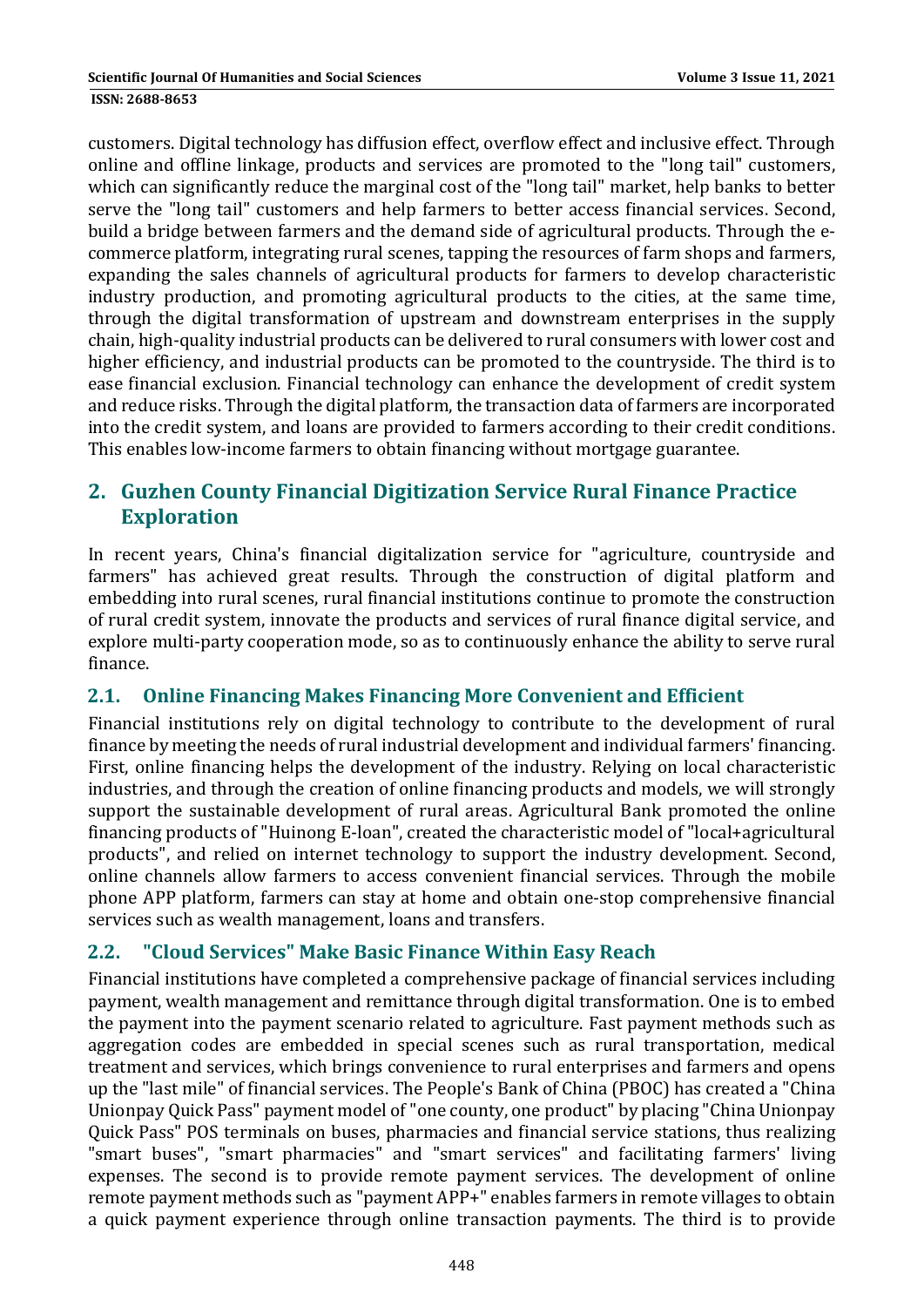comprehensive financial services. Through the construction of an integrated service platform with online and offline integration, unified management, diversified channels and diversified services, comprehensive financial services are provided to farmers. Icbc has built a comprehensive credit card APP platform, clearly defined "ICBC e life" as the strategic positioning of the internet voucher, integrated payment, financing and information intermediary functions, and provided comprehensive financial services through the online and offline internet ecosystem.

### **2.3. Poverty Alleviation Platform to Increase Revenue Channels Continue to Expand**

Financial institutions, through self-built online consumption poverty alleviation platform, combined with scene financial construction, build a bridge between poor farmers and enterprises, which can effectively consolidate the achievements of poverty alleviation and promote the effective connection between poverty alleviation and rural revitalization. First, poverty alleviation through consumption has been effective. Poverty alleviation through consumption is an effective measure to help the poor out of poverty by using market forces. Through the construction of a poverty alleviation mall platform and the establishment of a cooperation model, the agricultural products in poor areas will be connected with customers all over the country, the sales channels will be expanded, and the income of poor households will be increased. The second is to integrate with rural production and life scenes to help poor households out of poverty. It will further integrate with mature scenarios such as rural smart hospitals, smart schools and smart markets to expand the coverage of financial digital poverty alleviation. 

#### **2.4. Digital Credit Environment for Continuous Optimization**

Financial institutions obtain credit information from customers through big data analysis, make full use of the advantages of data and credit, overcome the shortage of collateral for rural enterprises and farmers, and strengthen publicity and education on the construction of good credit environment for customers. On the one hand, it uses big data technology to mine and analyze huge amounts of credit data and discover its relevance. It comprehensively understands customers from the dimensions of their age, occupation, living habits, consumption habits and so on, and establishes customer portraits to provide support for further credit system construction. On the other hand, through the online platform, we will vigorously carry out credit education and publicity in the countryside, popularize credit knowledge, enhance the credit awareness and risk awareness of the rural masses, and promote the construction of the rural credit system in depth.

# **3. Financial Digitalization Serving the Challenges Faced by Rural Revitalization**

#### **3.1. The Value of Data Resources cannot be Brought into Full Play**

The basic resource of digital transformation is data. Financial institutions have a large amount of customer identity information, account information, transaction data and other data information. Through docking with external platforms such as government and enterprises, the total amount of available data resources is relatively rich. However, the focus of financial digitalization transformation is to fully tap and utilize the data resources owned by financial institutions. However, the data of financial institutions have problems such as scattered storage, inconsistent standards, and difficult integration and use. It is difficult to give full play to the value of data, and it is difficult to further promote financial digitalization transformation.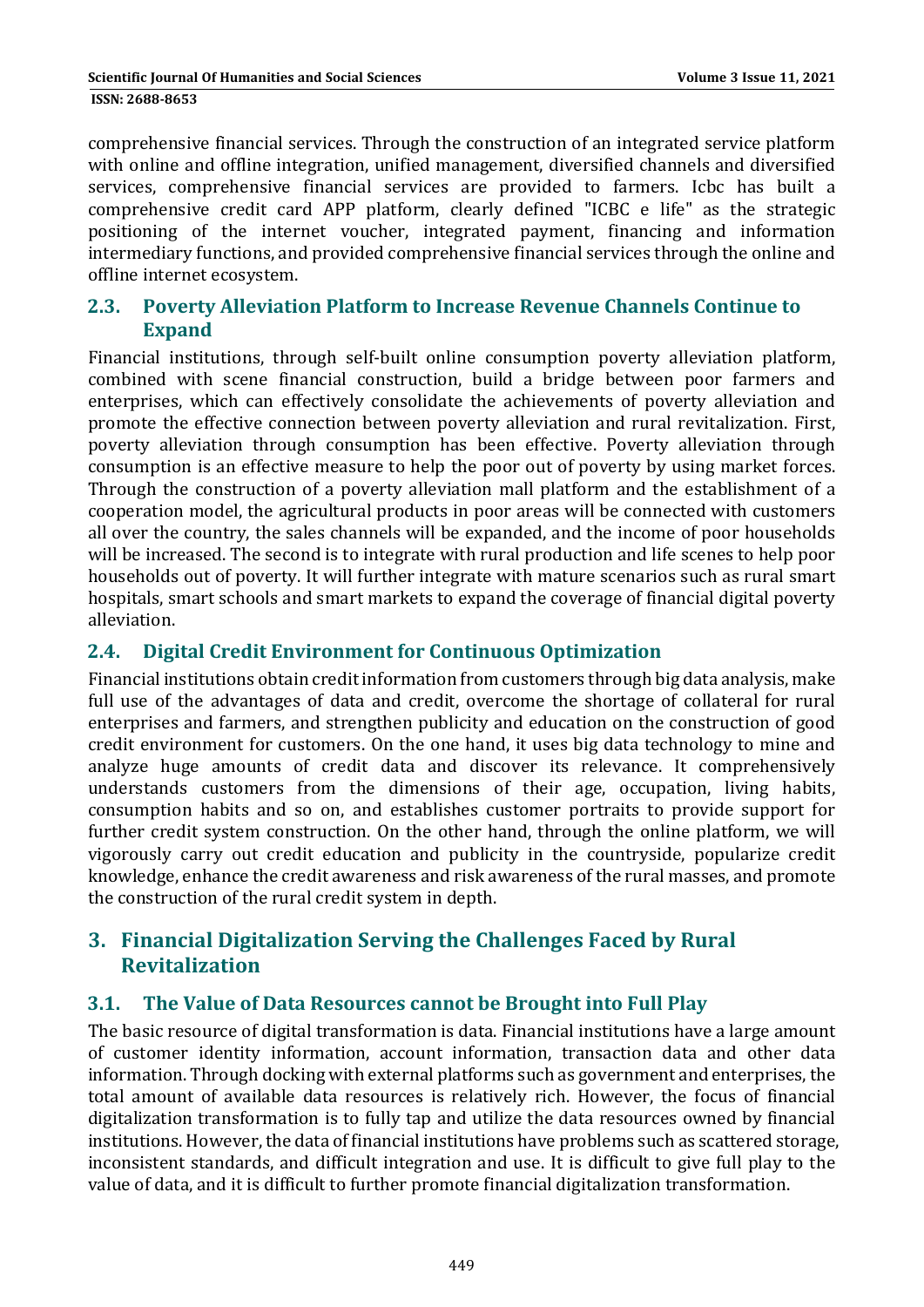### **3.2. Farmers' Acceptance of Digital is Weak**

Although the Internet and mobile phones are now widely used in the rural areas, objectively speaking, the farmers have low academic qualifications and scientific literacy, and their ability to accept new technologies and new technologies is weak. subjectively, the farmers have the idea of "waiting for things to depend on", and they lack the initiative to accept new things. therefore, it is difficult to attract attention to the advertising of digital products. Even if the farmers have mobile phones, they are mainly used to answer the phone. To familiarize the farmers with the use of software such as bank's APP requires special personnel to guide, which will increase the human cost of financial institutions.

### **3.3. Digitalization Brings New Challenges to Financial Security**

The financial industry is closely related to the national economy and the people's livelihood and has very high requirements for safety. First, information security. In the process of financial digitalization transformation, large-scale data collection, transmission and calculation are involved, and information security problems are easy to occur in this process. Second, the risks of privacy protection and legal compliance. Compared with traditional banking business, digital banking business contains a wider target customer base and more complex financial behavior patterns. In the process of promoting these businesses, digital banks may bring technical risks such as privacy protection and legal compliance risks. Third, the complexity of financial risks has increased. With the deepening of the digitalization of the financial industry, the information system is becoming more and more complex, the correlation and cross-correlation of financial data are continuously strengthening, and the complexity of financial risks is also continuously increasing, which makes financial security face more severe challenges.

## **4. Measures to Enhance the Ability of Financial Digitization to Serve the Revitalization of the Countryside**

#### **4.1. To Build a Solid Digital Financial Services, Rural Revitalization of the Data Base**

We should actively expand data sources, strengthen cooperation with various institutions, obtain rich data, unify data storage standards, strengthen data integration, and provide strong support for the revitalization of digital financial services villages. We should take the initiative to deepen cooperation with government departments, actively participate in the construction of government platforms such as agricultural and rural informatization, and interface with local government agricultural big data; Take the initiative to deepen cooperation with enterprises, docking agricultural credit guarantee, insurance, futures and other enterprises and institutions production and operation of big data; Actively deepen the cooperation with institutions such as payment payment and third-party data, connect daily consumption of big data, comprehensively expand the data sources, build a "internet plus government+finance+big data" financing service chain around indicators such as "financing service, credit evaluation, and continuous operation ability evaluation" by integrating various big data resources such as the government, enterprises, institutions, and third-party platforms, and using cutting-edge information technology and advanced evaluation models to improve the availability of financial services. 

#### **4.2. Innovative Digital Financial Services for Rural Revitalization of the Product Model**

We will do a good job in the pattern innovation of characteristic industries in rural areas, establish ecological maps of characteristic industries around key areas, and gradually realize targeted innovation of "one county, one characteristic industry, one characteristic industry, one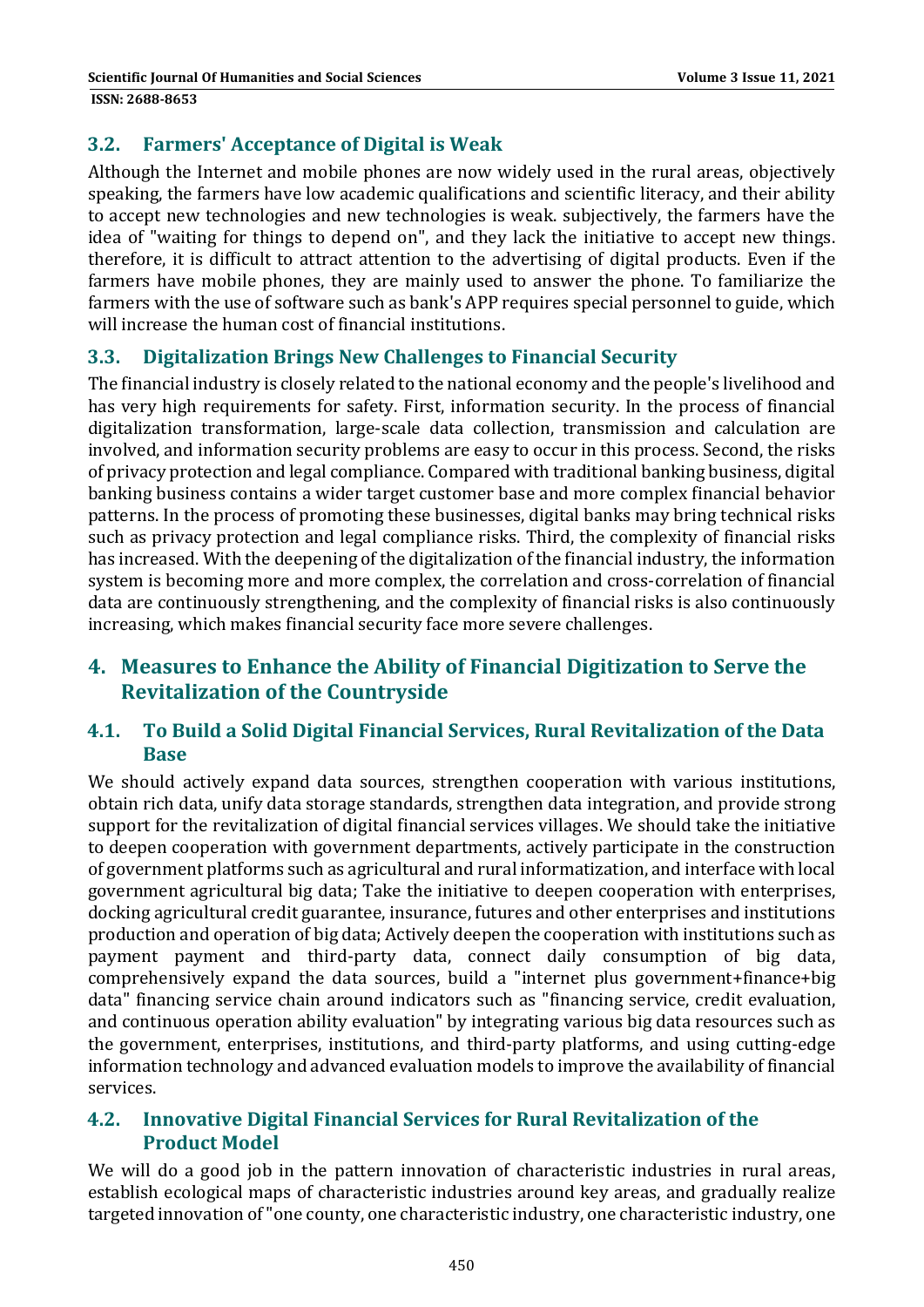and consumption.

beneficial agricultural products", support the development of characteristic industries in rural areas, and improve the sustainability of financial services for rural revitalization. Based on the industrial chain and supply chain, the development model of "production enterprise+upstream and downstream enterprises+farmers" is constructed to realize batch customer acquisition and intensive service. Pay special attention to the innovation of e-commerce financial model, rely on the internet e-commerce platform, fully aggregate various e-commerce, finance, life services and other resources and platforms, deeply integrate into internet financial products, and create a customized rural e-commerce service platform with complete functions, safe and fast service, comfortable internal environment and first-class scene experience. We will innovate the multiparty cooperation model, integrate various service entities such as network platforms, offline out lets, fourth-party logistics and online banking credit, and build a new hybrid e-commerce

### **4.3. To Speed up the Rural Revitalization Platform System Construction and Scene Embedding**

model of "platform+consumption+finance+logistics" to effectively link production, circulation

Commercial banks should build a solid platform, create a scene and improve the universality of financial services. Vigorously support the construction of platform system, increase the application of big data and intelligent decision-making in the field of inclusive finance, carry out differentiated reengineering of wind control degree, wind control process and data model to meet the requirements of online, automated and intelligent development of business, accurately depict farmers, refine farmers' labels, accurately tap the loan demand of farmers and leading agricultural enterprises, automatically select appropriate financial products to recommend to farmers, realize "thousands of people and thousands of facets" of financial product recommendation service, automatically review and approve according to customer information, effectively reduce the financing cost of customers in the three rural areas, and improve the efficiency of financial services. Speed up the construction of open banks, cooperate with government services or third-party platforms, embed comprehensive services such as payment, loan and wealth management in high-frequency life scenes such as government affairs, medical care, schools, shops and transportation, and introduce high-frequency nonfinancial scenes into bank APP. Through the joint operation of "finance+non-finance", guide scene users to become bank customers, improve customer stickiness and activity, explore new models of inclusive finance services in the three rural areas, and continuously improve the supply capacity and level of inclusive finance services.

### **4.4. Build an Intelligent Wind Control System that Combines Online and Offline**

In view of the risks of digital financial services for rural revitalization, it is necessary to use digital technology to build an intelligent risk control system. The Bank should establish a fullprocess and all-round risk management system before, during and after the loan. It should use internal and external data such as bank blacklists, anti-fraud data, criminal records of off-line public security, judicial litigation records and long-term loan records to optimize the risk verification model for enterprises and farmers with preferential policies and strengthen crossvalidation and dynamic monitoring of customer information, with the help of multiple platforms such as credit customer early warning, credit investigation monitoring and fund return monitoring of credit customers. Visit and talk regularly to the village committee to obtain timely information changes from customers such as enterprises and farmers. According to the pre-warning information automatically generated by the post-loan management pre-warning system, on-site verification is carried out to realize the "online pre-warning+offline verification" wind control mode and timely eliminate potential risks. At the same time, through customer managers' in-depth visits to customers, visits to the government and acquaintances, pre-loan investigation, post-loan management, information collection, data collection and entry